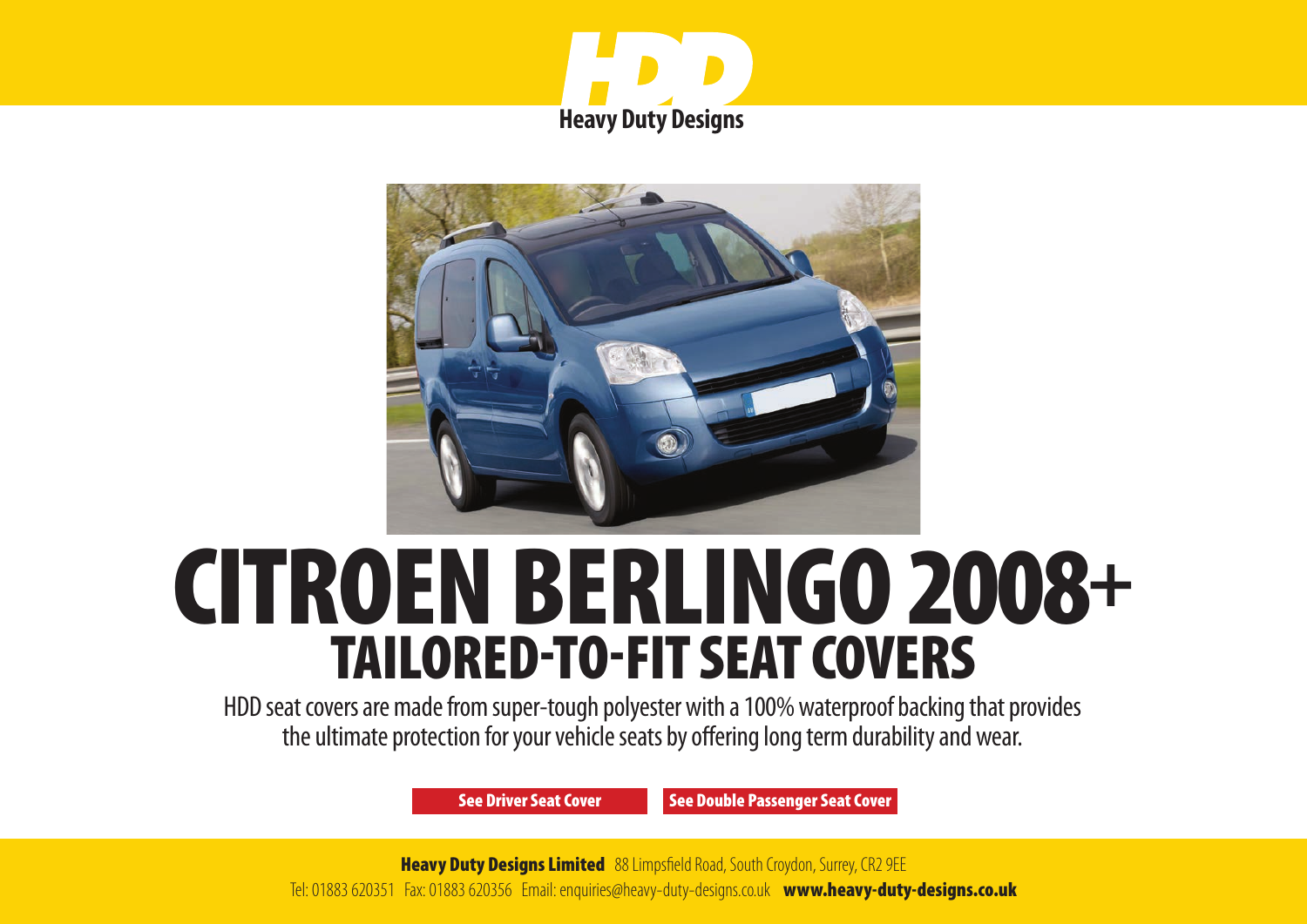

### <span id="page-1-0"></span>DRIVER SEAT COVER CITROEN BERLINGO 2008+

 Tailored to fit the driver seat with separate headrest

> **BLACK** PPDBLK-981

**HDD** 

**ITROEN BERLINGO DRIVER** 

**GREY** PPDGRY-984

#### Designed to Last:

- n 100% waterproof
- **n** Proven for use in harsh environments
- $\blacksquare$  Keeps your seats looking like new
- $\blacksquare$  Parachute thread for added long term strength
- $\blacksquare$  Made from tough, hard wearing polyester with waterproof PVC backing
- **n** Protects your investment 'the residual value of your vehicle'
- $\blacksquare$  Reduces wear and tear to the original seat fabric

### Protects against and resistant to:

- **n** Mud, water & slurry **n** Grease, oil & dust **n** Building debris
- **n** Oil & paint **n** Food & drink **n** Travel sickness

### Ideal for:

- **n** Fleet Owners and Operators **n** Maintenance Engineers working in harsh environments
- n Builders & Carpenters **n** Plant operators **n** Farm workers

#### [See Double Passenger Seat Cover](#page-2-0)